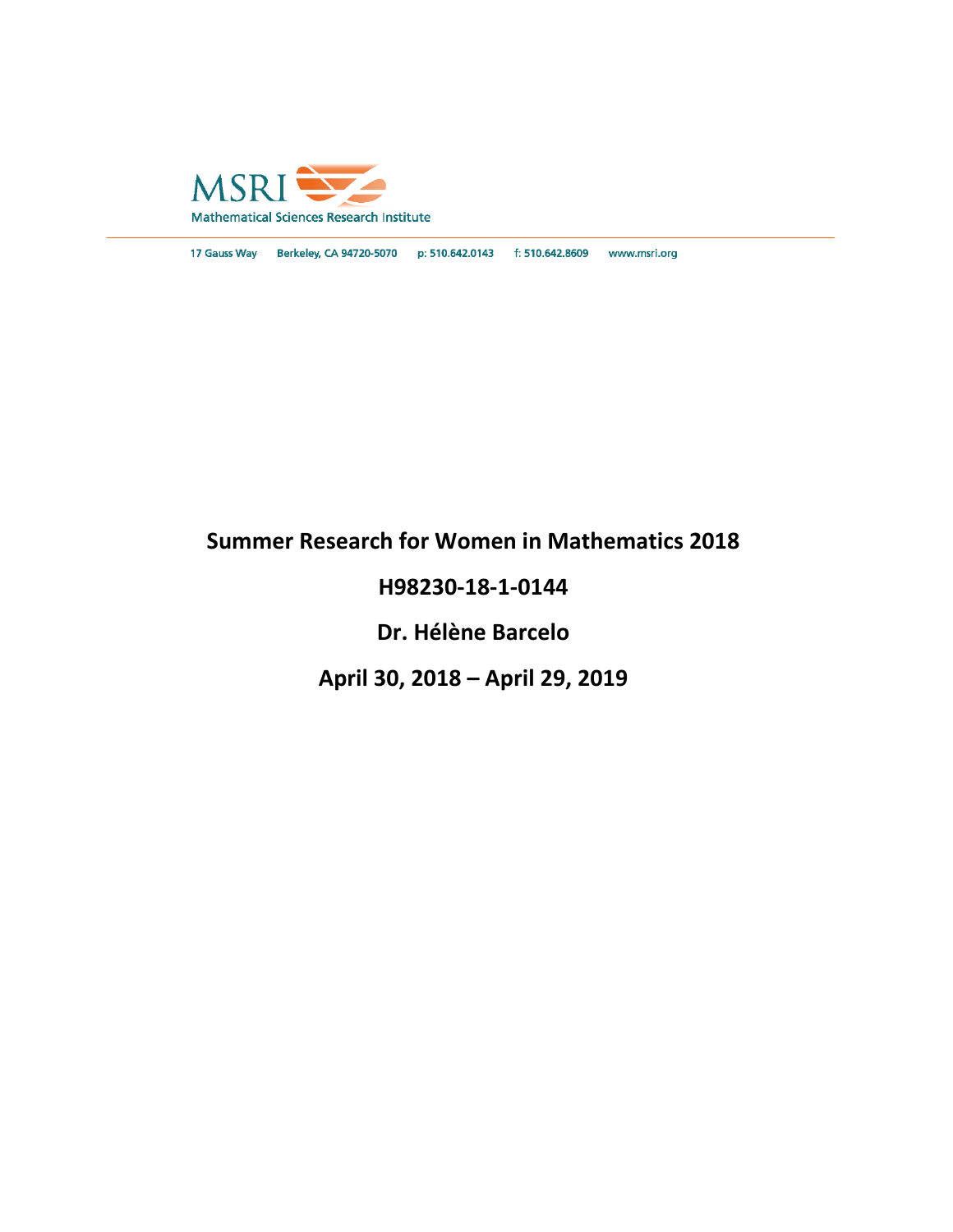#### **A. Introduction**

The MSRI project, Summer Research for Women in Mathematics (SWiM) is part of MSRI's overall activities aimed at strengthening the mathematical sciences by facilitating research and professional activities leading to or enhancing successful, productive careers. As part of this goal, it is important to recognize that for some populations inequities exist and need to be redressed. For some, a remedy is to increase the visibility and impact of their research, for others it is to increase their productivity. This program has been aimed at creating a rewarding and collegial environment that furthers success, benefiting the mathematical community at large. Responses to the exit survey reveal that the program was successful in working toward this goal; when asked about their level of professional satisfaction with MSRI, 100% of respondents gave a rating of 5 out of 5. MSRI is gratified to see that respondents also gave a unanimous 5 out of 5 rating to the administrative support they received

The present grant provided space and funds for 6 groups of women researchers to work on a research project for two or three weeks at MSRI during the summer of 2018. Each group was comprised of between 2 and 5 researchers, with a total of 20 women participating overall (one of whom was part of two separate groups). These were research projects that had already been started, perhaps at a conference such as Women in Topology, Women in Numbers or could be freestanding activities.

The groups were asked to provide bio sketches, a brief history of the collaboration, the context and description of the research problems to be addressed, partial results already obtained, realistic goals to be achieved during the residence at MSRI, and plans for research that will occur before, during and after their stay at MSRI.

Factors in choosing the groups included: scientific merit of the project, the likelihood of finishing the project within the timeline specified in the application, and the extent to which this opportunity will enhance the project, for example by bringing together researchers from different institutions.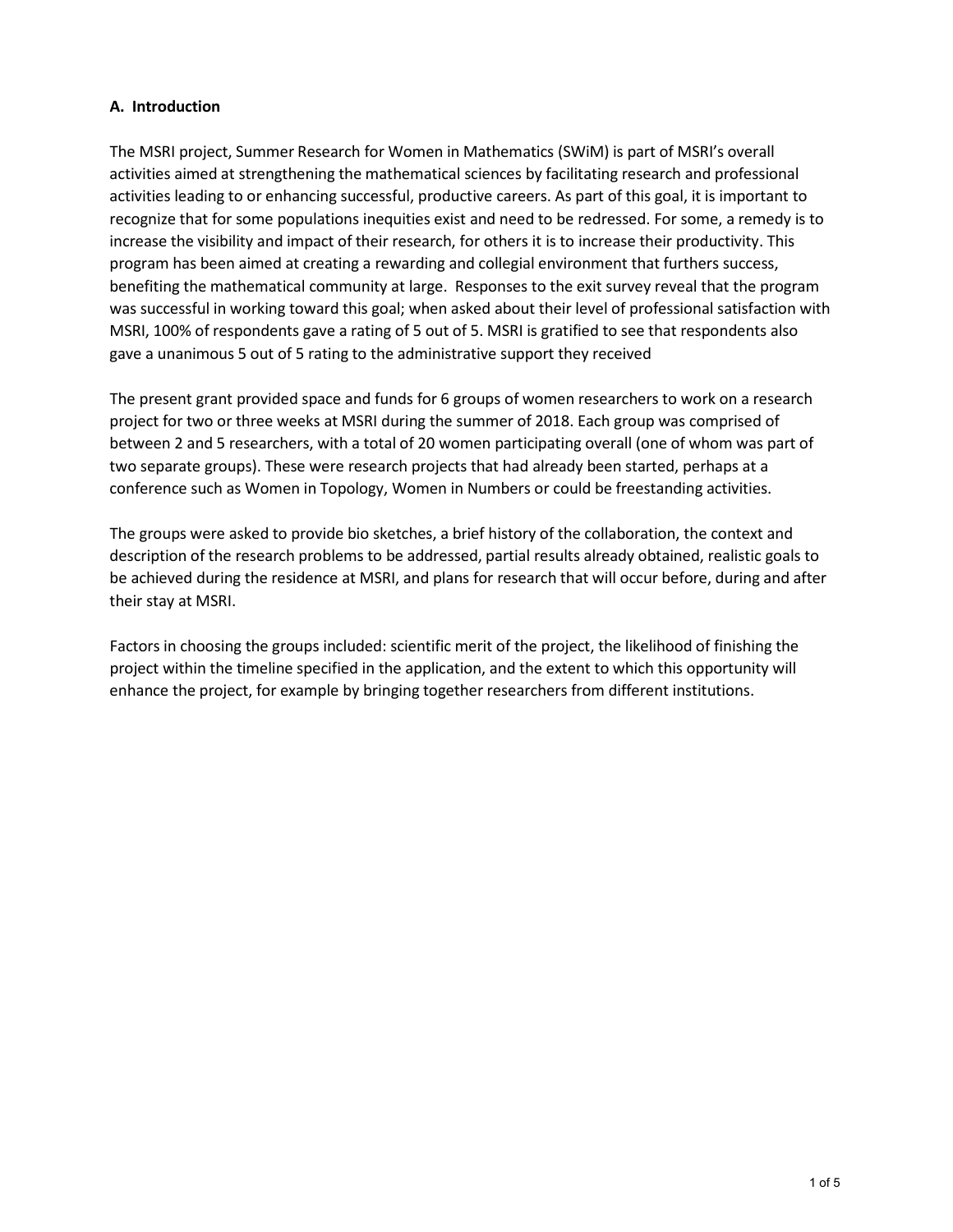### **D. & E. Description of Conference Activities & Publications**

Each research group worked on the projects outlined in their proposal. They met daily at MSRI, and many met in the evenings and weekends at the apartments reserved for them on the campus of UC Berkeley. The groups have continued to meet virtually to further their research.

The following status updates have been provided to MSRI:

## **Daugherty, Halacheva, Im and Norton (5/14/19**)

We (Daugherty, Halacheva, Im, and Norton) have studied calibrated and some general indecomposable representations of the rank 2 affine periplectic Brauer algebra s**V**2, which is also known as degenerate affine Brauer superalgebra in the literature. This algebra is an enhancement of the rank 2 degenerate affine Hecke algebra by a Temperley-Lieb type generator *e* which squares to 0.

An *m*-dimensional module *V* = C*{v*1*, . . . , vm}* is called calibrated if the *vj* are simultaneous eigenvectors for all the elements of a maximal commutative subalgebra. In the case studied, this is a polynomial algebra in two variables. We have classified finite-dimensional indecomposable calibrated representations of s**V**<sup>2</sup> when the generator *e* acts nontrivially (those when *e* acts by 0 factor through the degenerate affine Hecke algebra and are already classified) and when the eigenvalues are generic. We found that the condition to determine when a calibrated representation is indecomposable can then be described using what we nickname rhizomatic matrices, which are matrices where the nonzero entries "connect all the rows and columns." An indecomposable representation obtained in this way has the property that it is an extension of two direct sums of 1-dimensional representations.

We have also studied noncalibrated indecomposable representations of sV<sub>2</sub> when one of the polynomial generators is represented by a single Jordan block. An interesting fact about these representations is that the generator *e* always acts by 0, and therefore all such representations factor through the degenerate affine Hecke algebra. We suspect that we may then build interesting extensions of two direct sums of such 1-Jordan block representations in an analogous way to how we built generic calibrated representations as extensions of two direct sums of 1-dimensional representations.

Our paper has been posted on the arXiv (https:/arxiv.org/abs/1905.05148) and has been submitted to a journal.

## **Fefferman, Price, Sindi, Williams, Wilson (5/6/19)**

Since MSRI our group has continued our weekly virtual research meetings. We have made considerable progress on 3 manuscripts that are a direct result of the MSRI program. As we develop these manuscripts for submission we suspect that we will submit to a mix of more applied and more fundamental mathematical journals. We will absolutely keep you posted when our work is published. Moreover, our continued collaboration has resulted in ongoing plans for NSF proposals.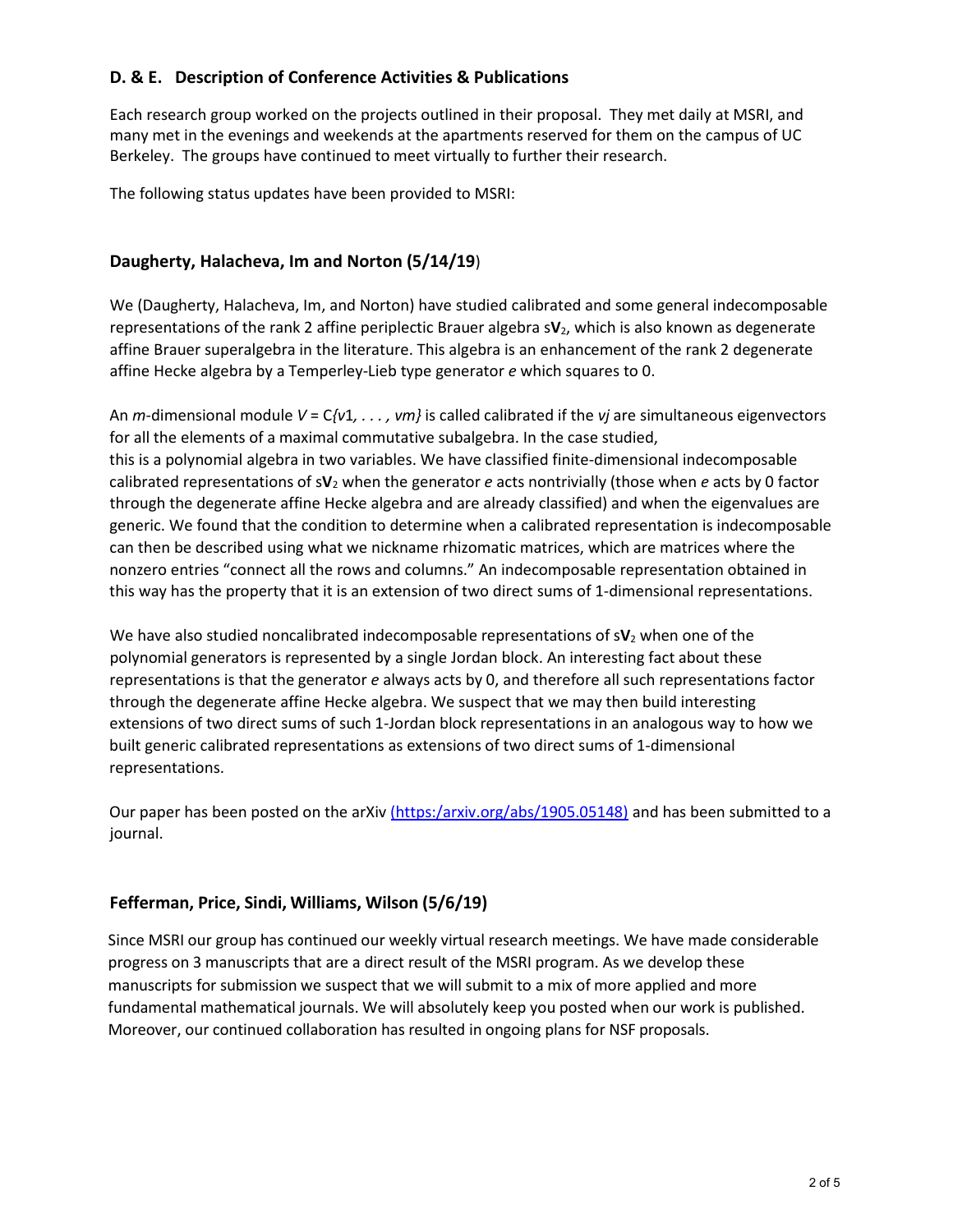#### Manuscripts:

Parasites, Pathogens, and the Evolution of Sociality: How Modes of Infection Alter the Selective Pressures on Group Organization

Do Increasingly Complex Social Systems Require Increasingly Efficient Allogrooming to Mitigate the Risk of Parasitic Outbreaks?

Does Grooming in Dominance Hierarchies Just Benefit those at the Top?

I am also pleased to announce that Nakeya Williams, who at the time of our visit to MSRI was in a postdoctoral position at West Point recently accepted a tenure-track faculty position at the US Merchant Marine Academy in Kings Point, NY to start in July, 2019. As she was the only member of our team not in a permanent faculty position we are all very excited for her.

### **Gordon, Mainkar, Payne, Will (5/6/19)**

We've made progress [and] as explained below, [due to] some unanticipated twists and turns we do not yet have a paper to report.

Working together intensely for two weeks at MSRI enabled us to advance our research project to the point that we could work together more effectively long distance. We have continued to hold regular meetings through google hangout. Three members of our team reunited in March in Idaho while the fourth joined in virtually from Argentina.

Our original conjecture on almost inner derivations of two-step nilpotent Lie algebras proved to be more complex than anticipated. In fact, we have constructed an interesting counterexample to the conjecture in its full generality while also proving the conjecture in some special cases. We continue to work on proving the conjecture in the setting most relevant to the geometric question of rigidity of geodesic flows on nilmanifolds. Our work on the conjecture has led to some unanticipated consequences for the structure of two-step nilpotent Lie algebras; we will continue to follow this new thread as well.

#### **Daugherty, Hicks, Mason, Niese (5/6/19)**

This is very much an ongoing project, which we will be actively meeting on in summer 2019. We don't currently have a publication to report, though we're hopeful we'll be there by the end of this summer.

Manuscript: Quasisymmetric Macdonald Polynomials and Their Relationship to the Double Affine Hecke Algebra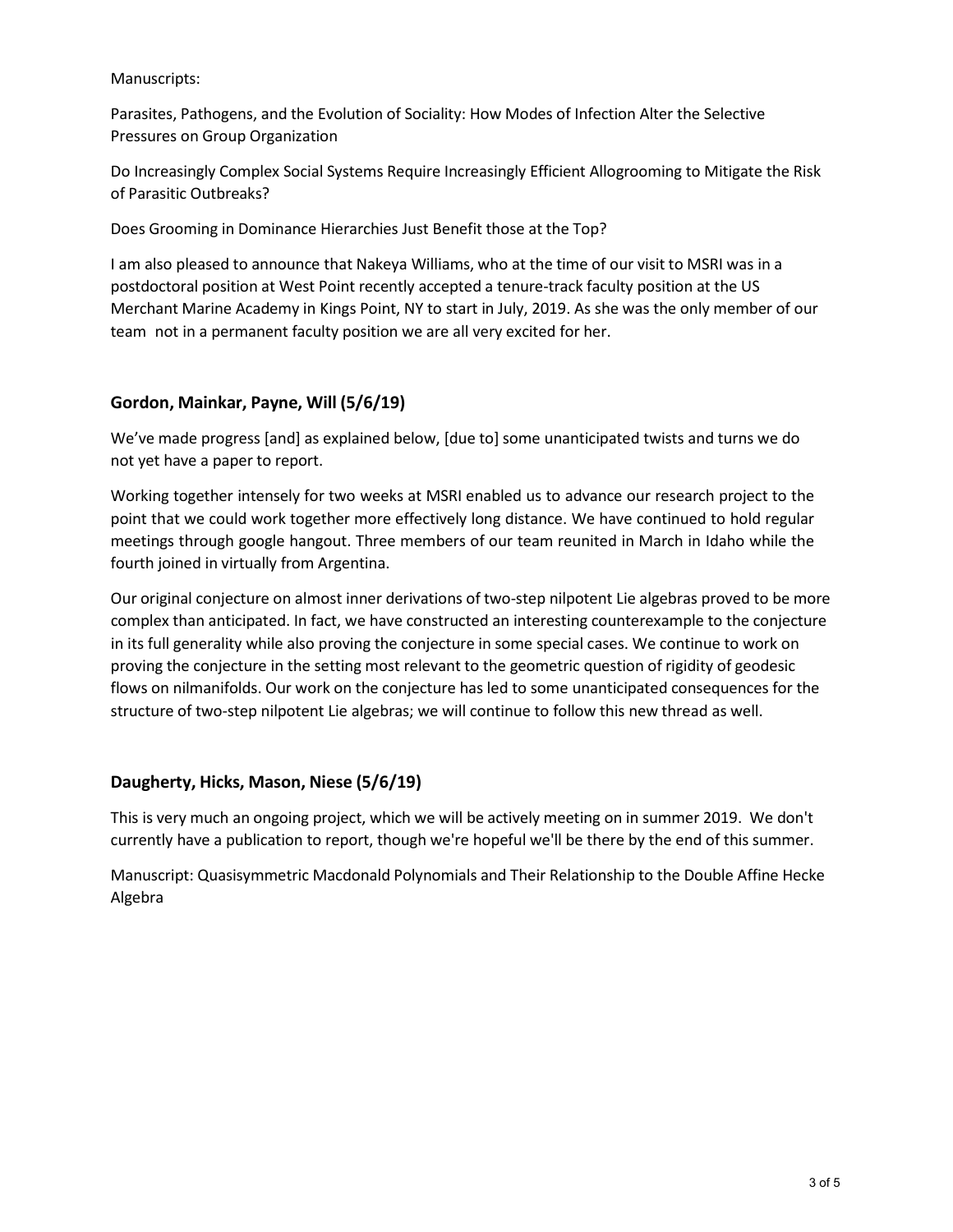## **Escher, Searle (5/7/19)**

The paper we worked on last year at MSRI has been posted on the arxiv (arxiv:1811.01493), and we are in the midst of some final editing before submitting it, hopefully during the week of May 20th.

### **Aceska, Kim (5/6/19)**

We are finalizing our draft of the proposed paper. By the end of this July, we think that we will be able to submit our manuscript. We will definitely inform you when we are submitting the work.

Manuscript: Evolutionary systems representations based on later time samples and applications to PDEs

#### **F. Conclusion**

This program has been and continues to be a success. A selection of comments from the exit interviews shows the impact that this has had on the Summer 2018 participants:

*"I had the opportunity to completely immerse myself in the project, thinking about it and nothing else for two weeks, without the distractions (social, work, domestic) I have at home. We were pretty stuck at the start, and there were certain snags I had to come back to over and over and over until things finally became clear to me. I also got to know two of my collaborators better personally which I think is beneficial in terms of comfort, trust, willingness to ask stupid questions, etc."*

*"In addition to working on the research that we wrote about in our proposal, we were able to advance several new lines of research and outline future grant proposals. This was far more than I imagined would have been possible during such a short time span and shows the power of everyone being in the same place."*

*"While many aspects were beneficial, the most valuable one was the insulated and supportive environment. While visiting, my colleagues and I could ignore all external concerns and focus uniquely on the mathematics research. If we needed anything from food to computational resources, they were provided and the staff was amazingly friendly and helpful."*

*"There were surprising and profound differences working in an all-female group. The biggest was that I did not feel challenged in my right to have research opinions. If I was wrong, we moved on, if I was right, it wasn't vindication for my own contribution, it was all of us moving forward. It made the entire endeavor more relaxed and collaborative and productive for me than my other collaborative experiences."*